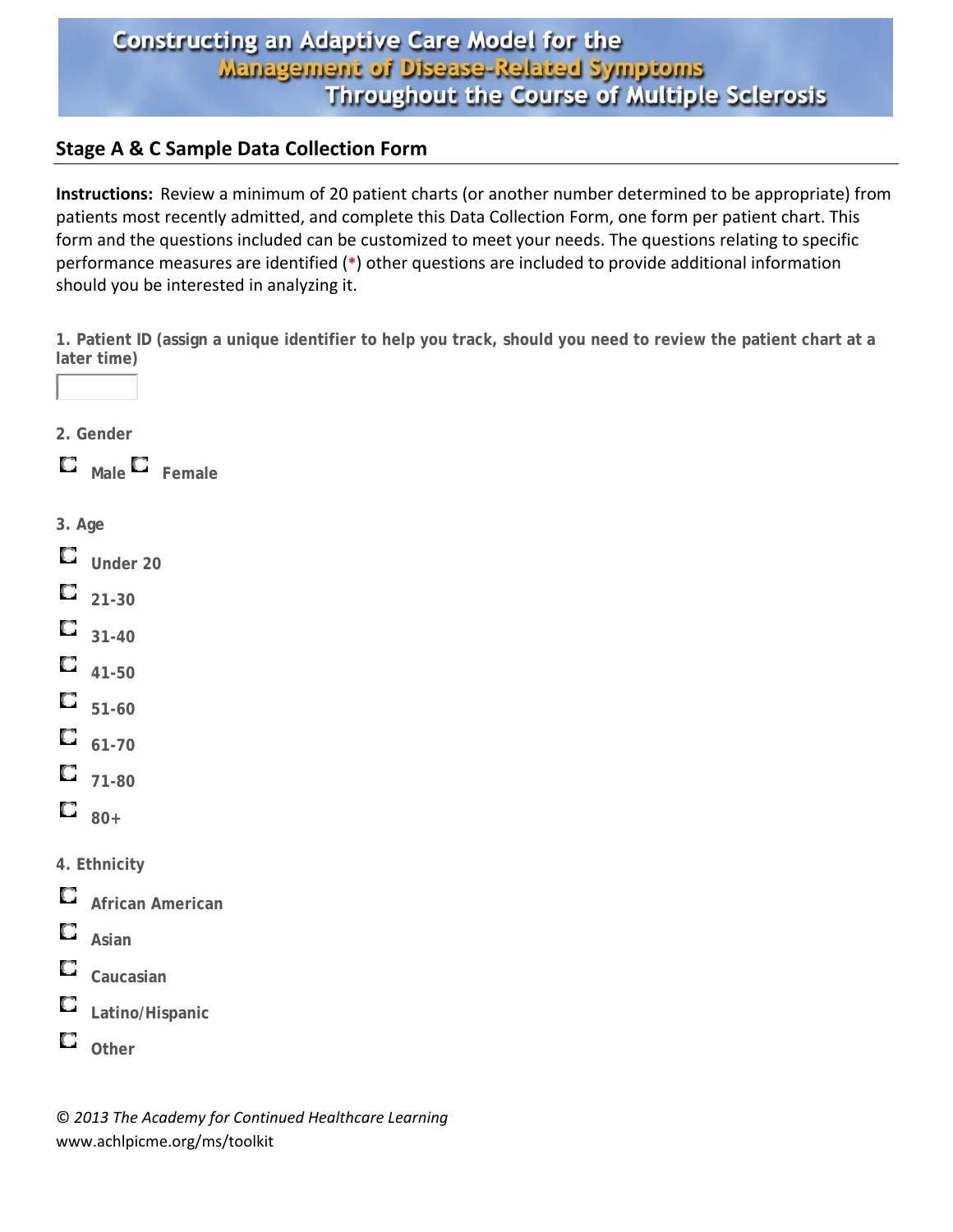| <b>Constructing an Adaptive Care Model for the</b> |
|----------------------------------------------------|
| Management of Disease-Related Symptoms             |
| Throughout the Course of Multiple Sclerosis        |

- **5. Date of first visit (mm/yyyy)**
- **6. Date of MS diagnosis (mm/yyyy)**
- **\* 7. Has the patient been assessed for symptoms of DEPRESSION?**
- $\mathbf{C}$   $_{\text{Yes}}$   $\mathbf{C}$   $_{\text{No}}$
- **8. Was the patient assessed for depression at first visit?**
- $\blacksquare$  Yes  $\blacksquare$  No  $\blacksquare$  NA (not available)
- **9. How were the patient's depression symptoms assessed? (check all that apply)**
- П **Two-question screening test**
- П **Beck Depression Inventory (BDI)**
- П **Patient Health Questionnaire (PHQ-9)**
- П Other:

**\* 10. Was a diagnosis of depression made?** 

 $\Box$   $_{\text{Yes}}$   $\Box$   $_{\text{No}}$ 

**(If you answered "No" for this patient, please skip to question #16)** 

**\* 11. Is there a documented care plan for managing the patient's depression?** 

 $\mathbf{C}$   $_{\text{Yes}}$   $\mathbf{C}$   $_{\text{No}}$ 

- **12. If yes, what is included in the care plan? (check all that apply)**
- П. **Psychiatric Referral**
- П **Pharmacotherapy (single medication)**
- П **Pharmacotherapy (more than one medication)**
- **13. Is there documented periodic assessment of effectiveness of depression management?**

```
\Box _{\text{Yes}} \Box _{\text{No}}
```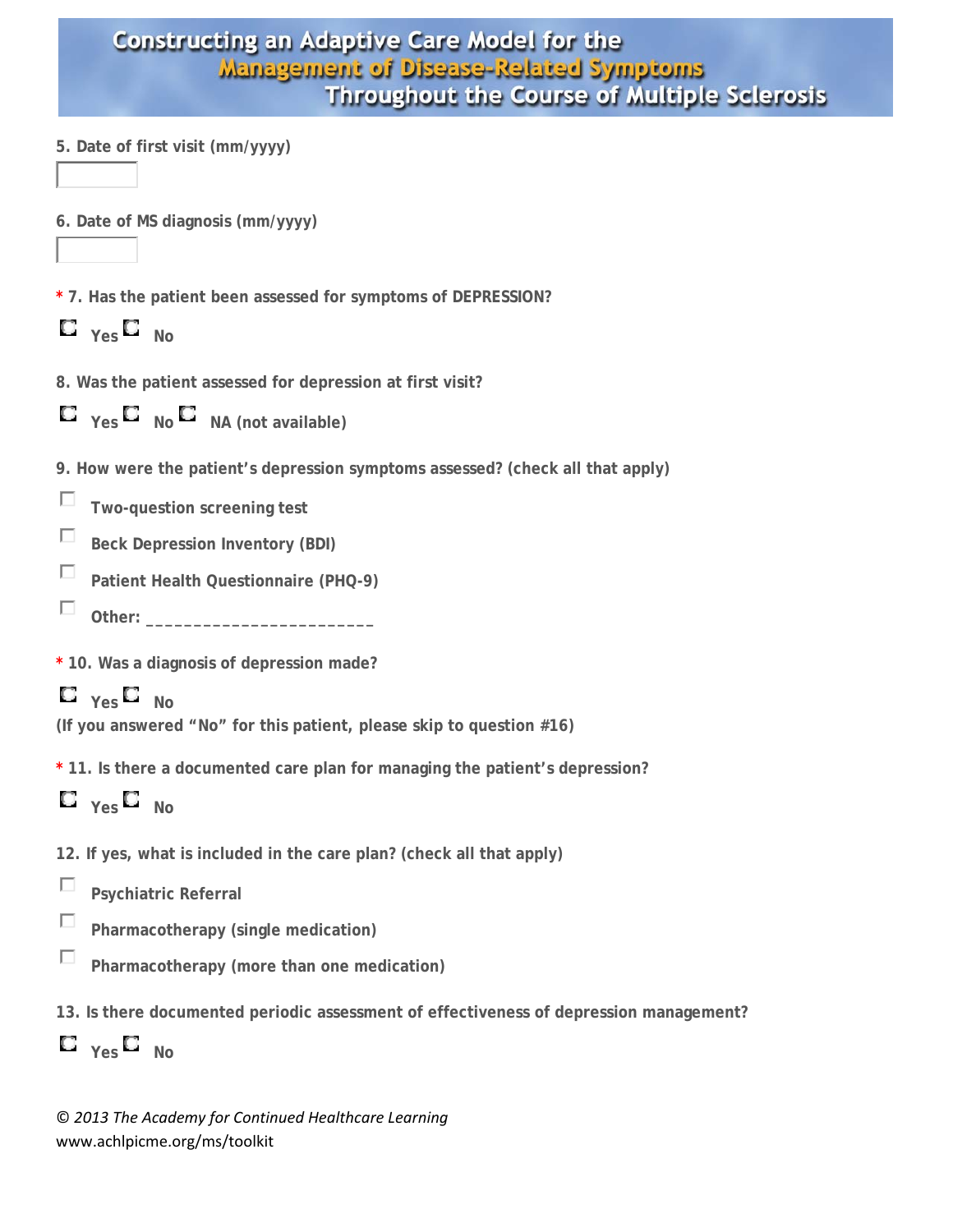- **14. Were assessments made at every visit?**
- $C$ <sub>Yes</sub> $C$ <sub>No</sub>
- **15. Was there a change in medication or dose based on the reassessment?**
- $\Box$   $_{\mathsf{Yes}}$   $\Box$   $_{\mathsf{No}}$
- **\* 16. Has the patient been assessed for symptoms of FATIGUE?**
- $\mathbf{C}$   $_{\text{Yes}}$   $\mathbf{C}$   $_{\text{No}}$
- **17. Was the patient assessed for fatigue at first visit?**



- **18. How were the patient's fatigue symptoms assessed? (check all that apply)**
- П **Patient detailed history**
- П **Krupp's Fatigue Severity Scale (FSS)**
- П **Modified Fatigue Impact Scale (MFIS)**
- П. Other:
- **\* 19. Were fatigue symptoms recorded for this patient?**

```
\Box _{\mathsf{Yes}} \Box _{\mathsf{No}}
```
- **(If you answered "No" for this patient, please skip to question #27)**
- **\* 20. Is there a documented care plan for managing the patient's fatigue?**
- $\Box$   $_{\text{Yes}}$   $\Box$   $_{\text{No}}$
- **21. If yes, what is included in the care plan? (check all that apply)**
- П **Behavioral Modification (eg, pacing or relaxation)**
- П **Pharmacotherapy (single medication)**
- П. **Pharmacotherapy (more than one medication)**
- П. **Other**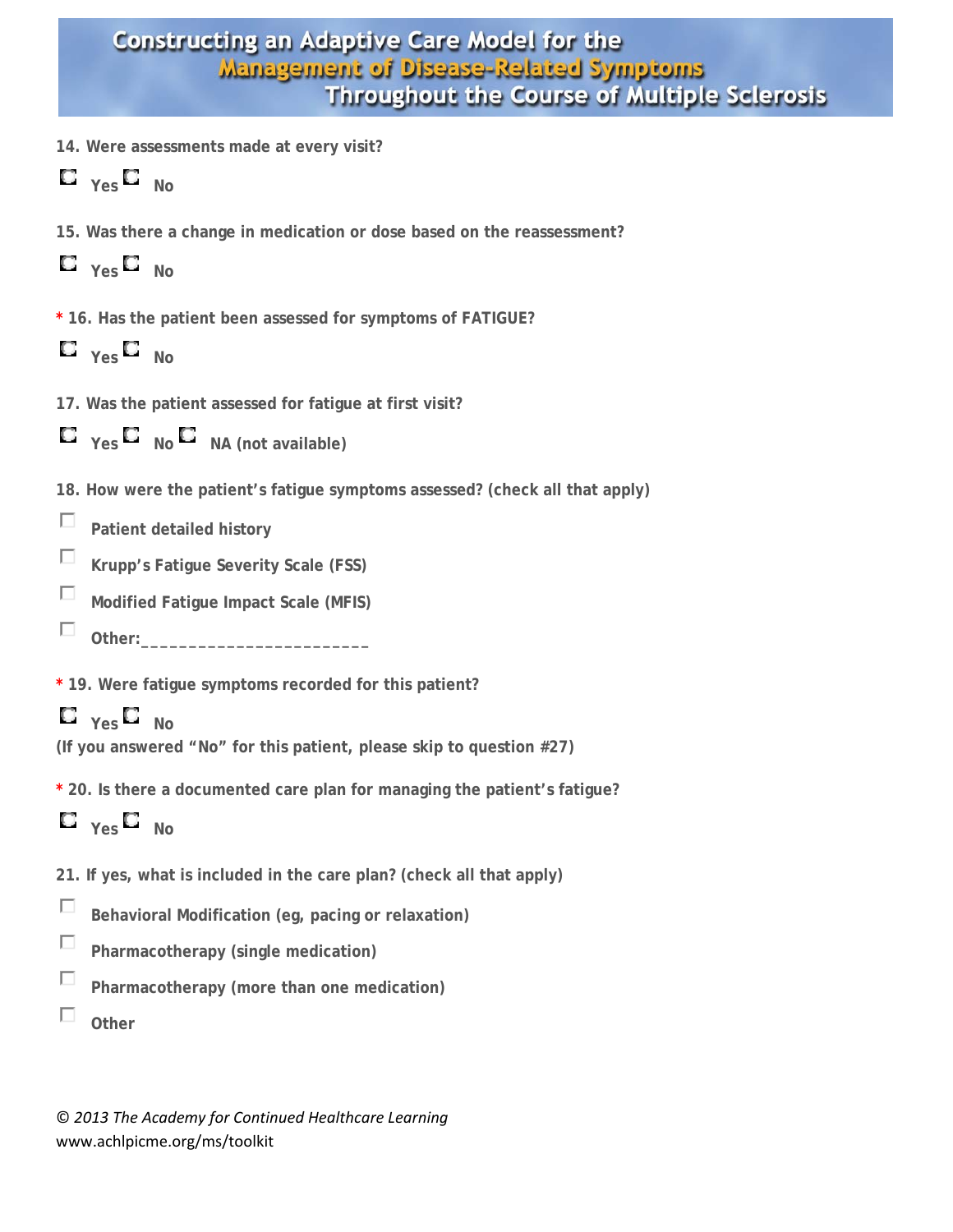- **22. Is there documented periodic assessment of effectiveness of fatigue management?**
- $\mathbf{C}$   $_{\mathsf{Yes}}$   $\mathbf{C}$   $_{\mathsf{No}}$
- **23. Were assessments made at every visit?**
- $\Box$   $_{\mathsf{Yes}}$   $\Box$   $_{\mathsf{No}}$
- **24. Has the plan been modified based on reassessment of the patient's fatigue?**
- $\mathbf{C}$   $_{\text{Yes}}$   $\mathbf{C}$   $_{\text{No}}$
- **25. Was there a change in non-pharmacologic therapy based on the reassessment?**
- $\Box$   $_{\text{Yes}}$   $\Box$   $_{\text{No}}$
- **26. Was there a change in medication or dose based on the reassessment?**
- $\Box$   $_{\text{Yes}}$   $\Box$   $_{\text{No}}$
- **\* 27. Has the patient been assessed for MOBILITY IMPAIRMENTS/FALLS?**
- $\Box$   $_{\vee}$   $\Box$   $_{\vee}$
- **28. If yes, was the patient's mobility assessed at first visit?**

|  |  |  | $\Box$ Yes $\Box$ No $\Box$ NA (not available) |
|--|--|--|------------------------------------------------|
|--|--|--|------------------------------------------------|

- **29. How was the patient's mobility assessed? (check all that apply)**
- П **Neurological Exam**
- П **Expanded Disability Status Scale (EDSS)**
- П **12-item MS walking scale (MSWS-12)**
- П **Timed 25-foot walk test**
- П Other: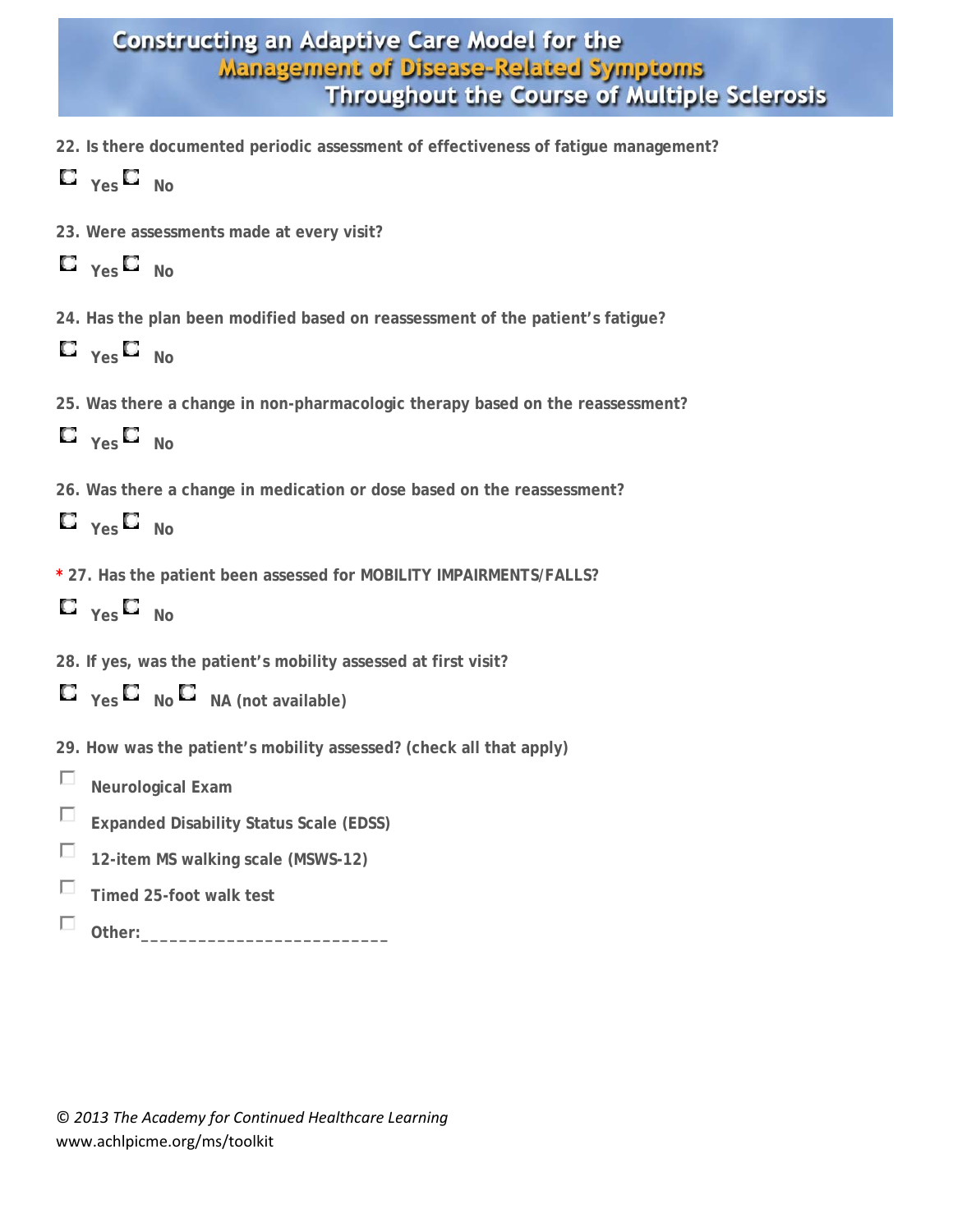- **30. Which level of ambulation was recorded for the patient?**
- O **Requires no assistance**
- О **Requires minimal assistance (eg, handrail)**
- О **Requires cane or walker**
- О **Requires wheelchair or scooter**
- О **No ambulation level recorded**

**\* 31. Were mobility impairments/falls recorded for this patient?** 



**(If you answered "No" for this patient, please skip to question #39)** 

**\* 32. Is there a documented care plan for managing the patient's mobility impairments?** 



- **33. If yes, what is included in the care plan? (check all that apply)**
- П **Physical therapy/rehabilitation**
- П. **Pharmacotherapy (single medication)**
- П **Pharmacotherapy (more than one medication)**
- **34. Is there documented periodic assessment of effectiveness of mobility management?**



**35. Were assessments made at every visit?** 

**Yes No**

**36. Has the plan been modified based on reassessment of the patient's mobility?** 

# $\mathbf{C}$   $_{\mathsf{Yes}}$   $\mathbf{C}$   $_{\mathsf{No}}$

**37. Was there a change in non-pharmacologic therapy based on the reassessment?** 

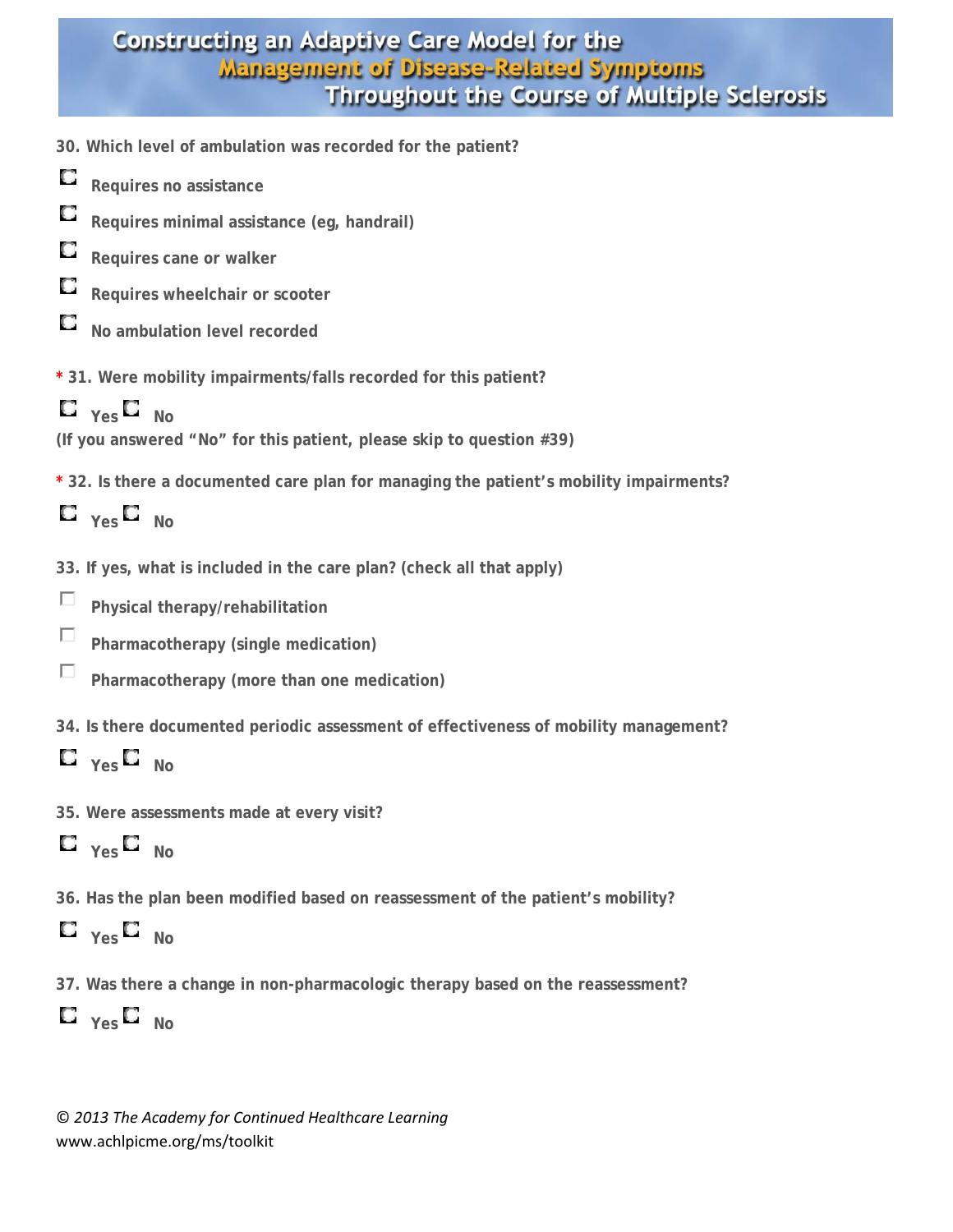|  |  |  | 38. Was there a change in medication or dose based on the reassessment? |
|--|--|--|-------------------------------------------------------------------------|
|  |  |  |                                                                         |

|  | YAS |  | N٥ |
|--|-----|--|----|
|--|-----|--|----|

- **\* 39. Has the patient been assessed for symptoms of SPASTICITY?**
- **Yes No**
- **40. If yes, was the patient assessed for spasticity at first visit?**
- $\Box$   $\gamma$ es  $\Box$  **No**  $\Box$  **NA** (not available)
- **41. How were the patient's spasticity symptoms assessed? (check all that apply)**

П. **Ashworth or Modified Ashworth score**

п. **Neurological Exam** 

П. Other:

\* 42. Were spasticity symptoms recorded for this patient?

 $\mathbf{C}$   $_{\text{Yes}}$   $\mathbf{C}$   $_{\text{No}}$ 

**(If you answered "No" for this patient, stop here)** 

**\* 43. Is there a documented care plan for managing the patient's spasticity symptoms?** 

 $\Box$   $_{\text{Yes}}$   $\Box$   $_{\text{No}}$ 

**44. If yes, what is included in the care plan? (check all that apply)** 

- п. **Physical therapy/rehabilitation**
- П. **Pharmacotherapy (single medication)**
- П **Pharmacotherapy (more than one medication)**
- **45. Is there documented periodic assessment of effectiveness of spasticity management?**
- $\mathbf{C}$   $_{\mathsf{Yes}}$   $\mathbf{C}$   $_{\mathsf{No}}$
- **46. Were assessments made at every visit?**

 $\Box$   $_{\text{Yes}}$   $\Box$   $_{\text{No}}$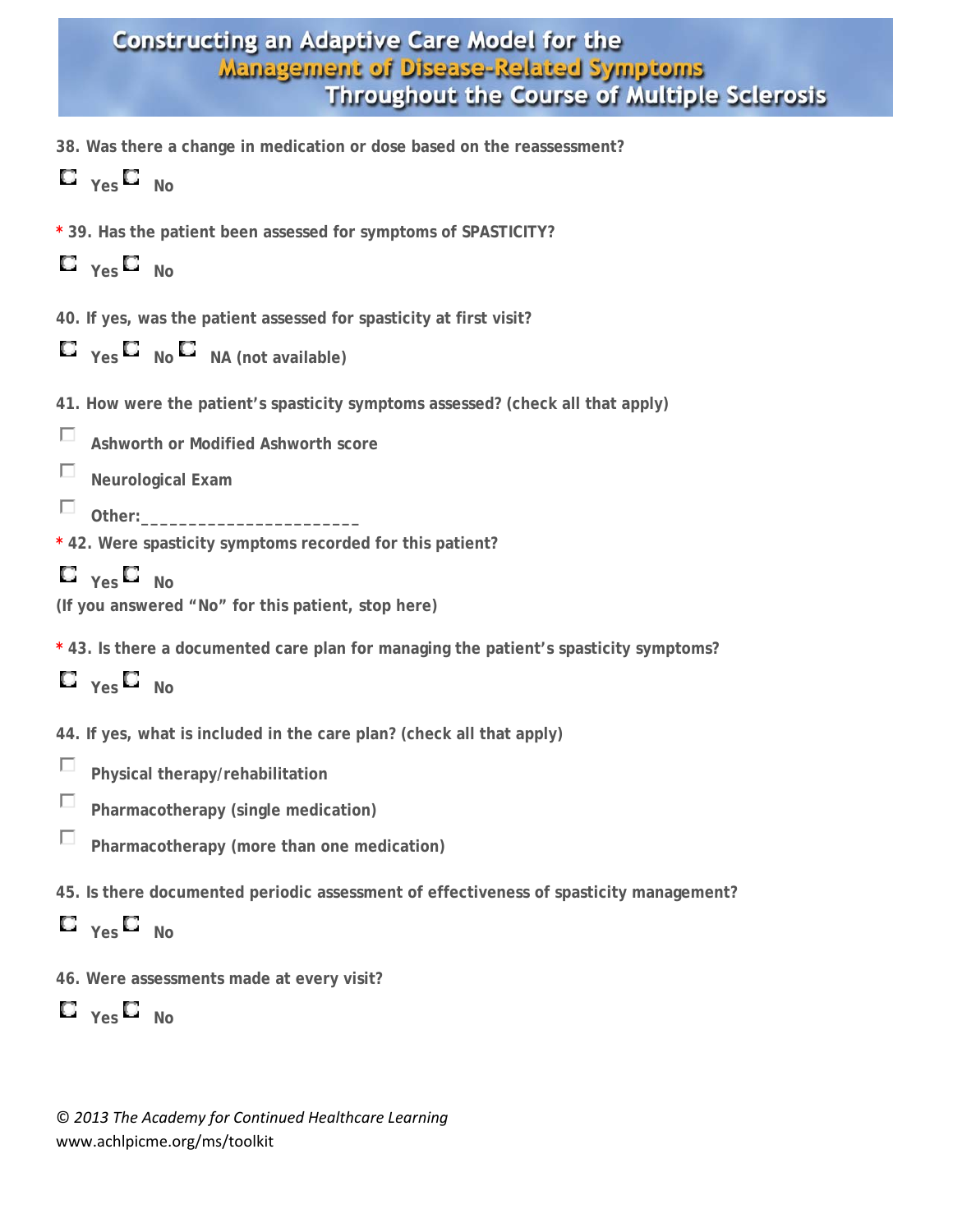- **47. Has the plan been modified based on reassessment of the patient's spasticity?**
- $\Box$   $\gamma$ es $\Box$  No
- **48. Was there a change in non-pharmacologic therapy based on the reassessment?**
- $\Box$   $_{\text{Yes}}$   $\Box$   $_{\text{No}}$
- **49. Was there a change in medication or dose based on the reassessment?**
- $\Box$   $_{\text{Yes}}$   $\Box$   $_{\text{No}}$